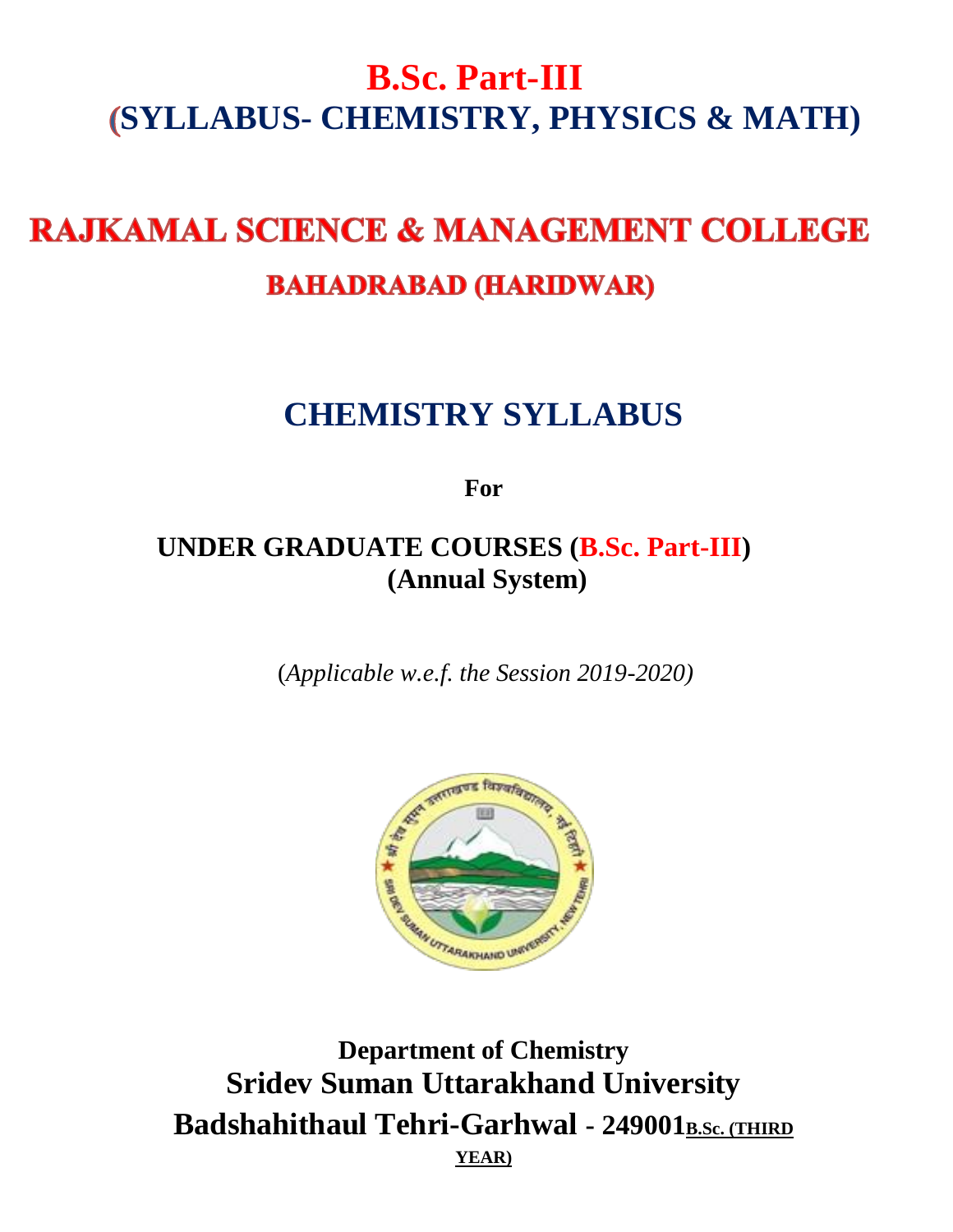# **B.Sc.-III Year CHEMISTRY**

There shall be three written papers and a practical examination as follows:

| Paper | <b>Paper Code</b> | <b>Cource</b>               | <b>Max. Marks</b> | <b>Work Hrs</b> |
|-------|-------------------|-----------------------------|-------------------|-----------------|
|       | CH-301            | <b>Inorganic Chemistry</b>  | 50                | 60              |
| Ш     | CH-302            | <b>Organic Chemistry</b>    | 50                | 60              |
| Ш     | CH-303            | <b>Physical Chemistry</b>   | 50                | 60              |
|       | CH-304            | <b>Laboratory Practical</b> | 50                | 60              |
|       |                   | <b>Grand Total</b>          | 200               | 180             |

Candidate will be required to pass in Theory and Practical Separately.

# **B.Sc. – III Inorganic Chemistry (Paper-I)**

#### **Unit – I**

**I.** Metal-ligand bonding in Transition Metal Complexes

Limitations of valance bond theory, an elementary idea of crystal field theory, crystal field splitting in octahedral, tetrahedral and square planner complexes, factors affecting the crystal- field parameters.

# **II.** Thermodynamic and Kinetic Aspects of Metal Complexes A brief outline of thermodynamics stability of metal complexes and factors affecting the stability, stability constants of complexes and their determination, substitution reactions of square planar complexes.

## **Unit – II**

## **III.** Magnetic Properties of Transition Metal Complexes

Types of magnetic behavior, methods of determining magnetic susceptibility, spin- onlyformula, L-S coupling, correlation of  $\mu_s$  and  $\mu_{\text{eff}}$  values, orbital contribution to magnetic moments, application of magnetic moment data for 3dmetal complexes.

**IV.** Electronic spectra of Transition Metal Complexes

Types of electronic transitions, selection rules for d-d transitions, spectroscopic ground states, spectrochemical series, Orgel-energy level diagram for  $d_1$  and  $d_9$ states, discussion of the electronic spectrum of  $[Ti(H_2O)_6]^{\mathbf{3+}}$  complex ion.

# **Unit – III**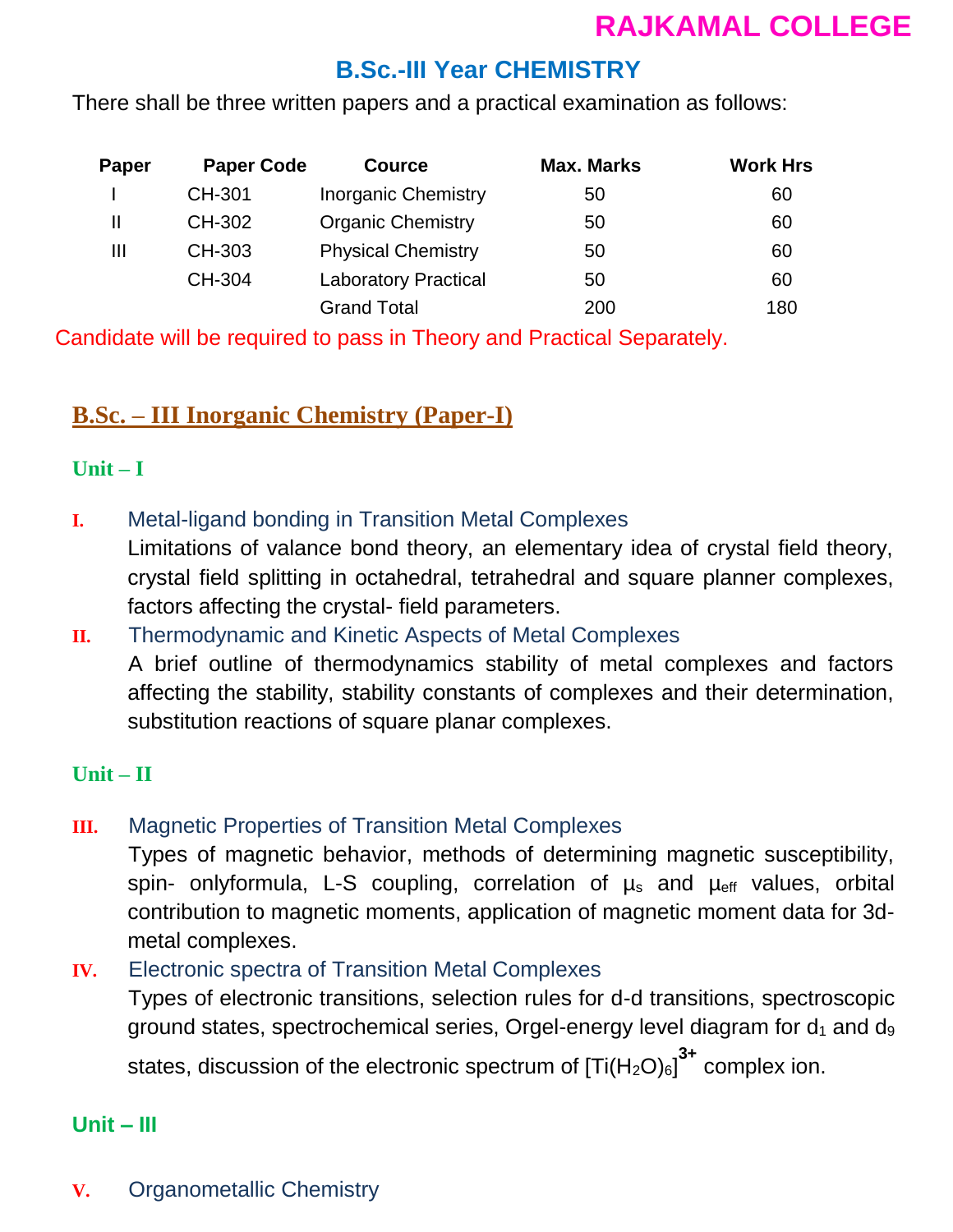Definition, nomenclature and classification of organometallic compounds, Preparation, properties, bonding and applications of alkyls and aryls of Li, Al, Hg, Sn.

Metal carbonyls: 18 electron rule, preparation, structure and nature of bonding in themononuclear carbonyls.

**VI.** Silicones and Phosphazenes Silicones and phosphazenes as examples of inorganic polymers, nature of bonding intriphosphazenes.

### **Unit – IV**

#### **VII.** Hard and Soft Acids and Bases (HSAB)

Classification of acids and bases as hard and soft, Pearson's HSAB concept, acid-base strength and hardness and softness, Symbiosis, theoretical basis of hardness and softness, electro negativity and hardness and softness, Drago wayland equation, donor acceptor number.

#### **Unit - V**

#### **VIII.** Bioinorganic Chemistry

Essential and trace elements in biological processes, metalloporphyrins with special reference to hemoglobin and myoglobin, cooperative effect, Biological role of alkali and alkaline earth metal ions with special reference to  $Ca<sup>2+</sup>$ .

# **Organic Chemistry Paper-II**

#### **Unit – I**

#### **I.** Spectroscopy

Nuclear magnetic resonance (NMR) spectroscopy, Proton magnetic resonance  $(1H)$  NMR) spectroscopy, nuclear shielding and deshielding, chemical shift and molecular structure, spin- spin splitting and coupling constants, areas of signals, interpretation of <sup>1</sup>H NMR spectra of simple organic molecules such as ethyl bromide, ethanol, acetaldehyde, 1, 1, 2- tribromoethane, ethyl acetate, toluene and acetophenone, Problems pertaining to the structures elucidation of simple organic compounds using UV, IR and <sup>1</sup>H NMR spectroscopic, techniques.

#### **Unit – II**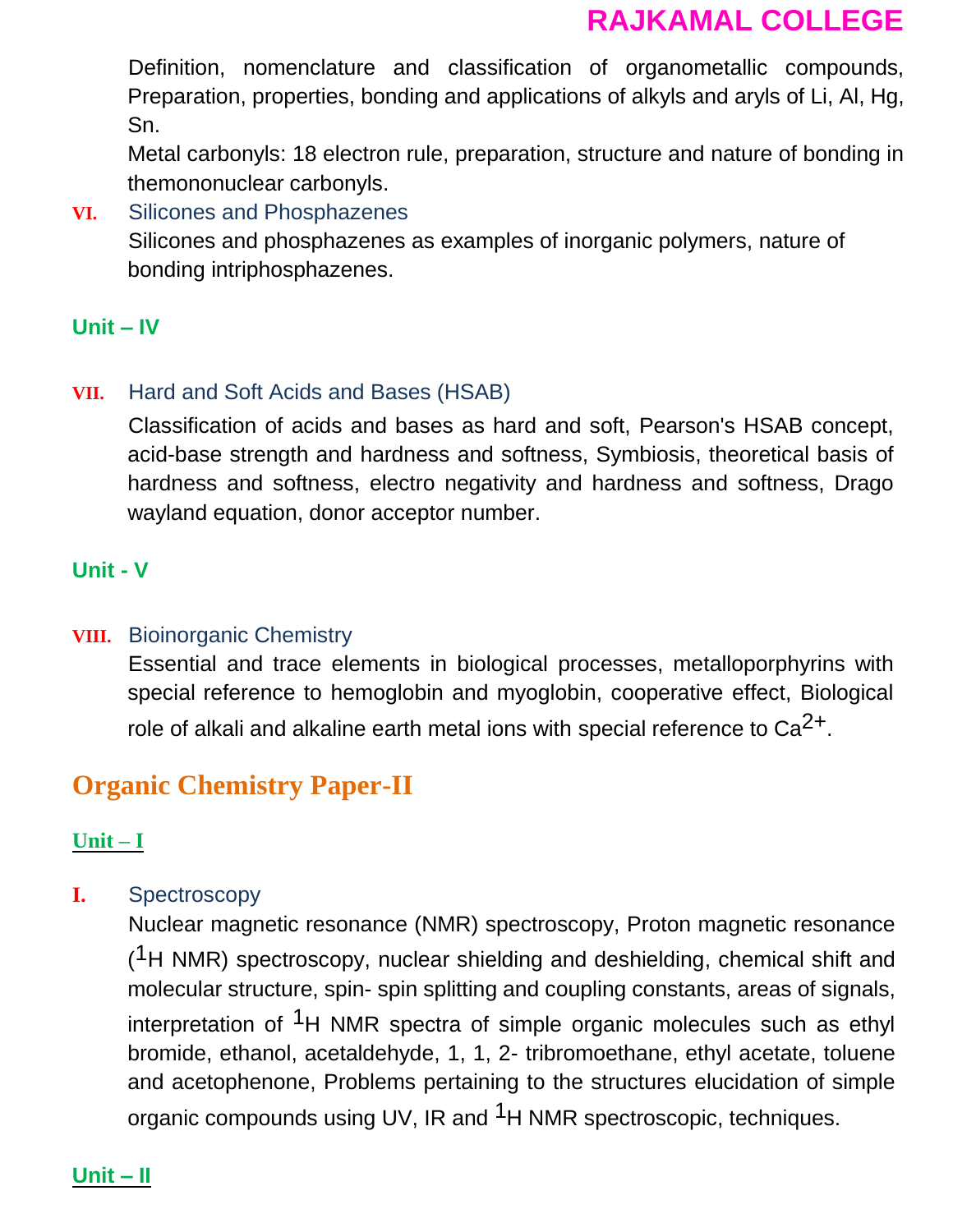### **II.** Organometallic Compounds

Organomagnesium compounds: The Grignard reagents, formation, structure and chemical reactions. Organozinc compounds: formation and chemical reactions. Organolithium compounds: formation and chemical reactions.

**III.** Organosulphur Compounds

Nomenclature, structural formation, methods of formation and chemical reactions of thiols, thioethers, sulphonic acids, sulphonamides and Sulphaguanidine.

**IV.** Hetrocyclic Compounds

Introduction: Molecular orbital picture and aromatic characteristics of pyrrole, furan, thiophene and pyridine, Methods of synthesis and chemical reactions with particular emphasis on the mechanism of electrophilic substitution, Mechanism of nucleophilic substitution reaction in pyridine derivatives, Comparison of basicity of pyridine, piperidine and pyrrole.

Introduction to condensed five and six membered heterocycles, Preparation and reactions of indole, quinoline and isoquinoline with special reference to Fisher indole synthesis, Skraup synthesis and Bischler-Nepieralski synthesis, Mechanism of electrophilc substitution reactions of indole, quinoline and isoquinoline.

## **Unit – III**

#### **V.** Carbohydrates

Classification and nomenclature, Monosaccharides, mechanism of osazone formation, interconversion of glucose and fructose, chain lengthening and chain shortening of aldoses. Configuration of monosaccharides, Erythro and threo diastereomers, Conversion of glucose intro mannose, Formation of glycosides, ethers and esters, Determination of ring size of monosaccharides, Cyclic structure of D (+)-glucose, Mechanism of mutarotation. Structures of ribose and deoxyribose,

An introduction to disaccharides (maltose, sucrose and lactose) and polysaccharides (starch and cellulose) without involving structure determination.

#### **VI.** Amino Acids, Peptides, Proteins and Nucleic Acids:

Classification, structure and stereochemistry of amino acids, Acid-base behavior isoelectric point and electrophoresis, Preparation and reactions of O-amino acids, Structure and nomenclature of peptides and proteins, Classification of proteins, peptide structure determination, end group analysis, selective hydrolysis of peptides, classical peptide synthesis, solid-phase peptide synthesis, Structures of peptides and proteins, Levels of protein structure,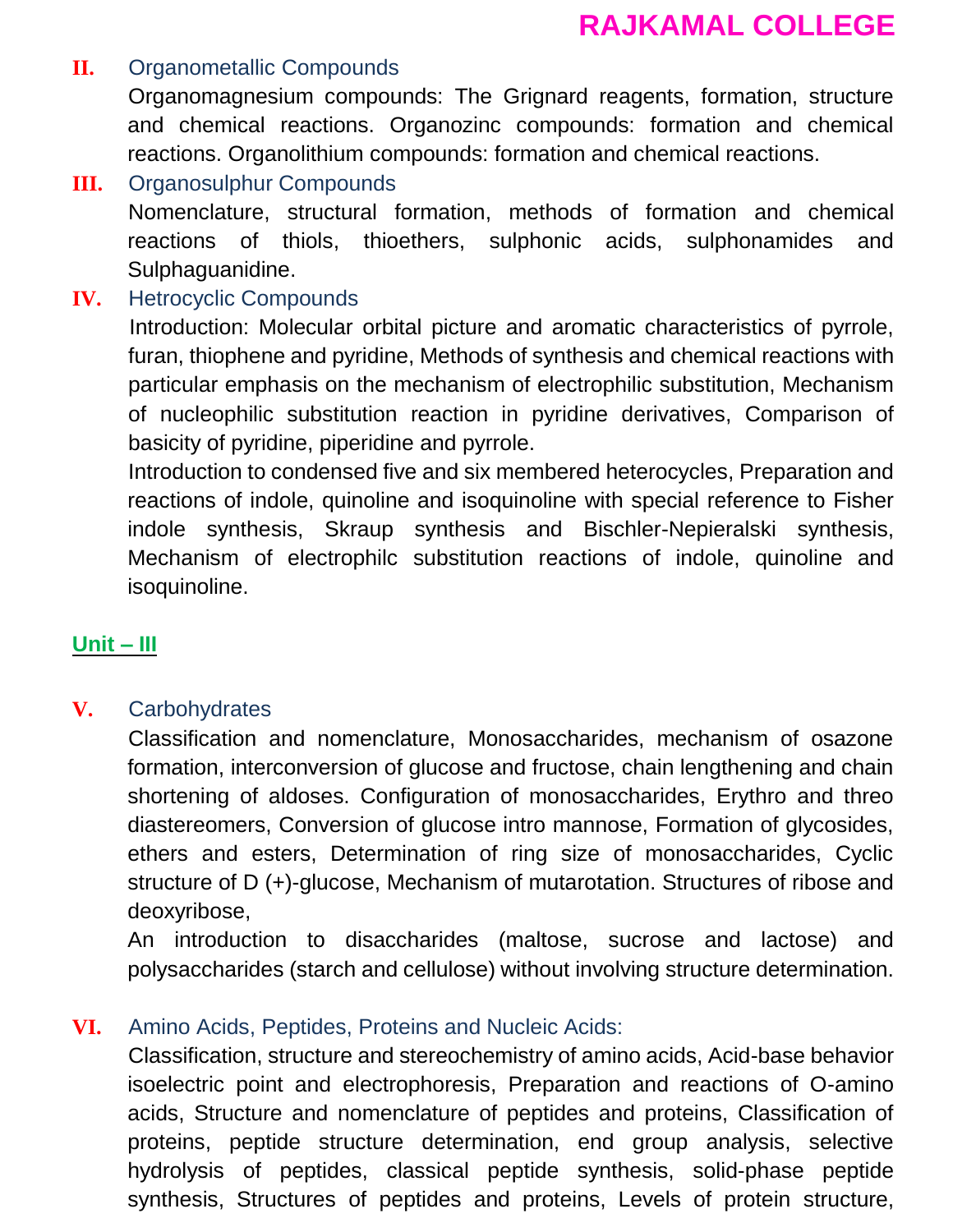Protein denaturation/ renaturation; Nucleic acids : Introduction, constituents of nucleic acids, Ribonucleosides and ribonucleotides, The double helical structure ofDNA.

#### **Unit – IV**

#### **VII.** Fats, Oils and Detergents

Natural fats, edible and industrial oils of vegetable origin, common fatty acids, glycerides, hydrogenation of unsaturated oils, Saponification value, iodine value, acid value, Soaps, synthetic detergents, alkyl and aryl sulphonates.

#### **VIII.** Synthetic Polymers

Addition or chain-growth polymerization, Free radical vinyl polymerization, ionic vinyl polymerization, Ziegler-Natta polymerization and vinyl polymers, Condensation or step growth-polymerization, Polyesters, plyamides, phenol formaldehyde resins, urea formaldehyde resins, epoxy resins and polyurethanes, Natural and synthetic rubbers, Elementary idea of organic conducting polymers.

#### **IX.** Synthetic Dyes

Colour and constitution (electronic Concept), Classification of dyes, Chemistry and synthesis of Methyl orange, Congo red, Malachite green, crystal violet, phenolphthalein, fluorescein, Alizarin and Indigo.

#### **Unit – V**

#### **X.** Organic Synthesis via Enolates

Acidity of O-hydrogens, alkylation of diethyl malonate and ethyl acetoacetate, Synthesis of ethyl acetoacetate: The Claisen condensation, Keto-enol tautomerism of ethylacetoacetate. Alkylation of 1, 3-dithianes, Alkylation and acylation of enamines.

# **Physical Chemistry (Paper-III) Unit – I**

#### **I. Introducton:**

Black-body radiation, Planck's radiation law, photoelectric effect, heat capacity of solids, Bohr's model of hydrogen atom (without derivation) their solution of overall solution and its defects, Compton effect, de-Broglie's hypothesis, the Heisenberg's uncertainty principle, Hamiltonian Operator.

#### **II. Elementary Quantum Mechanics:**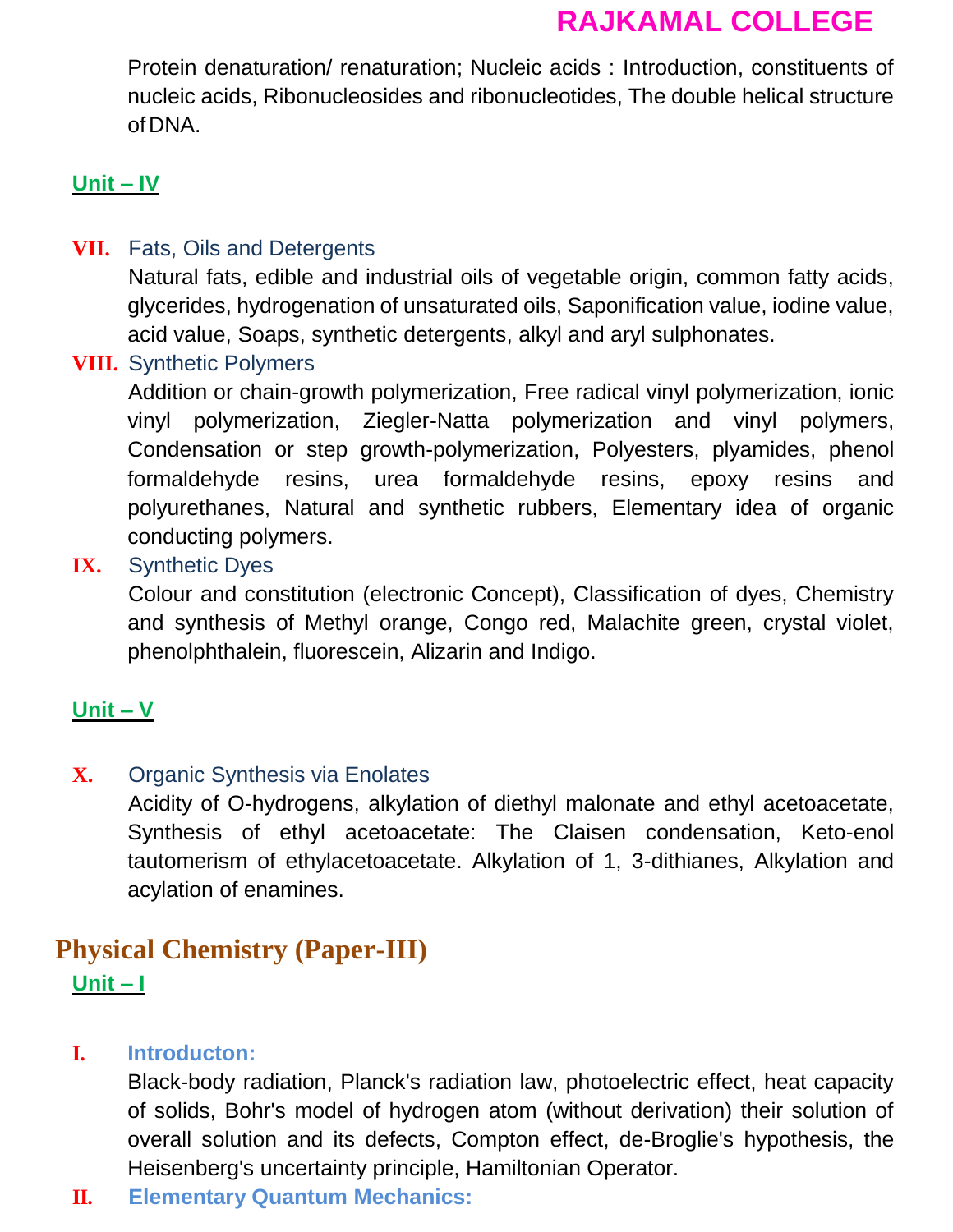Schrödinger wave equation and its importance, physical interpretation of the wave function, postulates of quantum mechanics, particle in a one dimensional box. Schrödinger wave equation for H-atom, separation into three equations (without derivation), quantum numbers and their importance, hydrogen like wave functions, radial wave functions, angular wave functions.

Molecular orbital theory, basic ideas – criteria for forming M.O. from A.O., construction of M.O's by LCAO –  $H^{2+}$  ion, calculation of energy levels from wavefunctions, physical picture of bonding and anti-bonding wave functions, concept of **σ, σ\*, π , π\*** orbitals and their characteristics, Hybrid orbitals – sp,  $sp<sup>2</sup>$ , sp<sup>3</sup>, calculation of coefficients of A.O's used in sp and sp<sup>2</sup> hybrid orbitals and interpretation of geometry.

Introduction to valence bond model of  $H_2$ , comparison of M.O. and V.B. models.

# **Unit – II**

# **III. Physical Properties and Molecular Structure:**

Optical activity, polarization – (Clausius – Mossotti equation), orientation of dipoles in an electric field, dipole moment, induced dipole moment, measurement of dipole moment- temperature method and refractivity method, dipole moment and structure of molecules, magnetic properties-paramagnetism, diamagnetism and ferromagnetic, Magnetic susceptibility, its measurements and its importance.

# **Unit – III**

## **IV. Spectroscopy**:

*Introduction:* Electromagnetic radiation, regions of the spectrum, basic features of different spectrophotometers, statement of the born-oppenheimer approximation, degrees of freedom.

*Rotational Spectrum:* Diatomic Molecules: Energy levels of a rigid rotor (semiclassical principles), selection rules, spectral intensity, distribution using population distribution (Maxwell-Boltzmann distribution) determination of bond length, qualitative description of non-rigid rotor, isotope effect.

*Vibrational Spectrum*: Infrared Spectrum: Energy levels of simple harmonic oscillator, selection rules, pure vibrational spectrum, intensity, determination of force constant and qualitative relation of force constant and bond energies, effect of a harmonic motion and isotope on the spectrum, idea of vibrational frequencies of different functional groups.

*Raman Spectrum:* Concept of polarizability, pure rotational and pure vibrational Raman spectra of diatomic molecules, selection rules.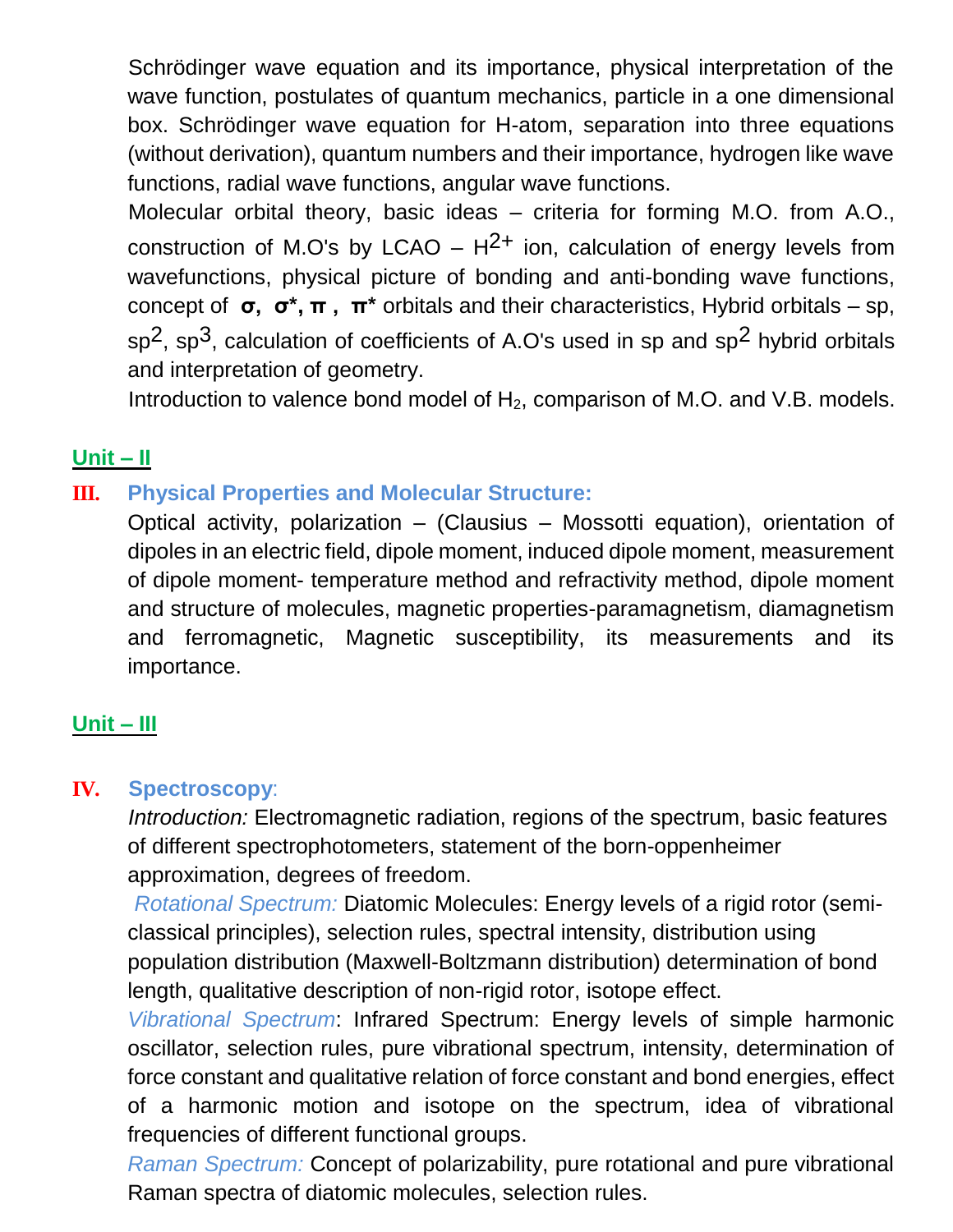*Electronic Spectrum:* Concept of potential energy curves for bonding and antibonding molecular orbitals, qualitative description of selection rules and Franck-Condon principle. Qualitative description of **σ ,π** and T M.O. their energy levels and the respective transition.

## **Unit – IV:**

## **V. Photochemistry:**

Interaction of radiation with matter, difference between thermal and photochemical processes, Laws of photochemistry: Grothus – Drapper law, Stark – Einstein law, Jablonski diagram depicting various processes occurring in the excited state, qualitative description of fluorescence, phosphorescence, nonradiative processes (internal conversion, intersystem crossing), quantum yield, photosensitized reactions – energy transfer processes (simple examples), Kinetics of Photo chemical reaction.

### **Unit – V**

## **VI. Solutions, Dilute Solutions and Colligative Properties:**

Ideal and non-ideal solutions, methods of expressing concentrations of solutions, activity and activity coefficient. Dilute solution, colligative properties, Raoult's law, relative lowering of vapour pressure, molecular weight determination. Osmosis, laws of osmotic pressure, its measurement and determination of molecular weight from osmotic pressure. Elevation of boiling point and depression of freezing, Thermodynamic derivation of relation between molecular weight and elevation in boiling point and depression in freezing point. Experimental methods for determining various colligative properties.

Abnormal molar mass, Van't Hoff factor, Colligative properties of degree of dissociation and association of solutes.

### **B.Sc. – III Year (LABORATORY PRACTICAL) 180 hrs. (12 hrs./week)**

Atleast three practicals from each specialization should be carried out.

## **Inorganic Chemistry:**

## **I.** Synthesis and Analysis:

 $(a)$  Preparation of sodium trioxalato ferrate (III),  $Na<sub>3</sub>[Fe(C<sub>2</sub>O<sub>4</sub>)<sub>3</sub>]$  and determination of its composition by permagnometry.

**(b)** Preparation of Ni-DMG complex,  $[Ni(DMG)_2]$ 

**(c)**Preparation of copper tetra ammine complex. [(Cu(NH3)4]SO4.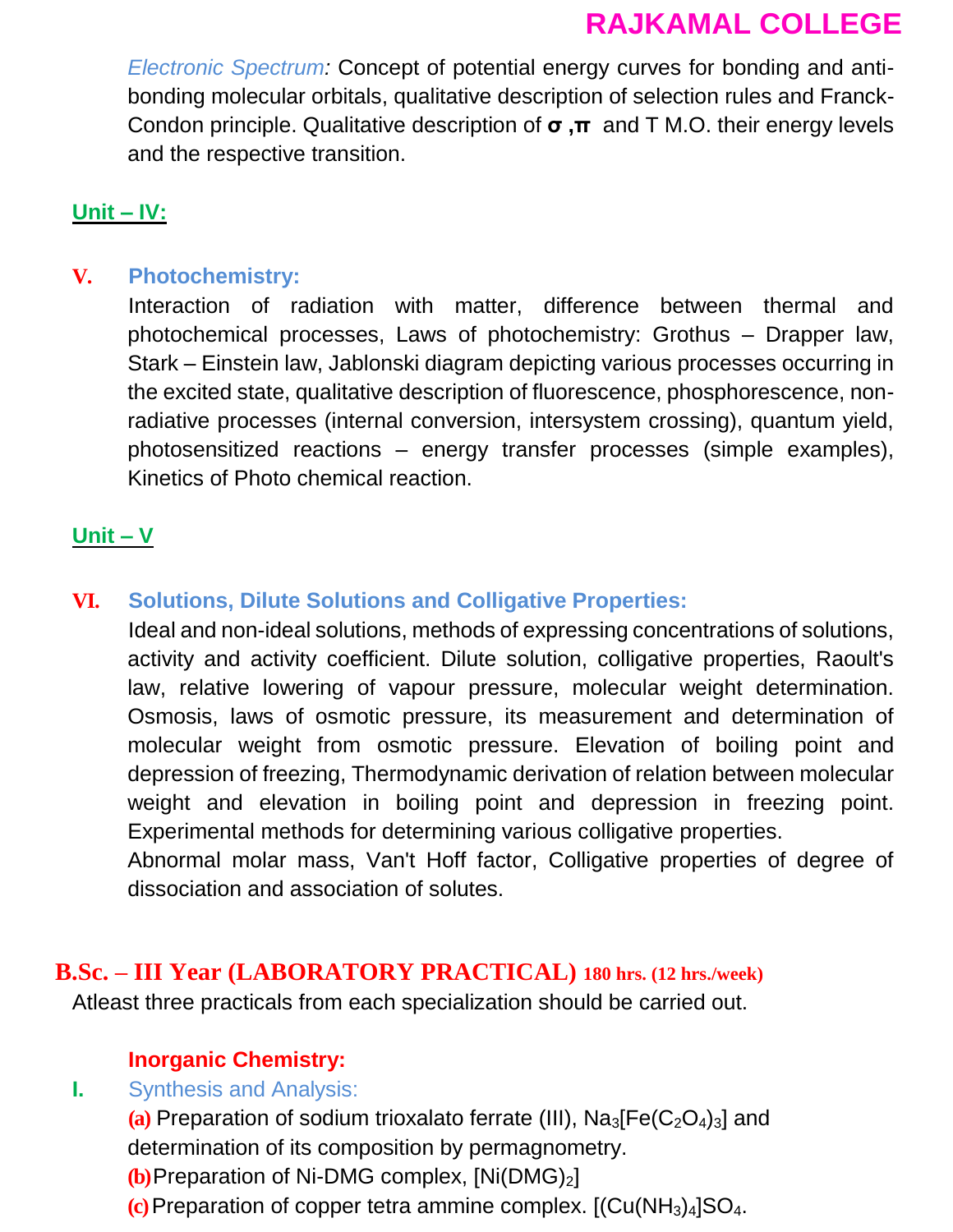**(d)**Preparation of cis-and trans-*bis*-oxalatodiaqua chromate (III) ion.

# **II.** Instrumentation:

Colorimetry- (a) Job's method (b) Mole-ratio method Adulteration – Food stuffs. Effluent analysis, water analysis Solvent Extraction- Separation and estimation of Mg(II) and Fe(II) Ion Exchange Method- Separation and estimation of Mg(II) and Zn(II) *Organic Chemistry:*

**III.** Laboratory Techniques- Steam Distillation Naphthalene from its suspension in water Clove oil from cloves Separation of o-and p-nitro phenols

**IV.** Column Chromatography-

Separation of fluorescein and methylene blue Separation of leaf pigments from spinach leaves Resolution of racemic mixture of (+) mandelic acid

**V.** Qualitative Analysis-

Analysis of an organic mixture containing two solid components using water, NaHCO<sub>3</sub>, NaOH for separation and preparation of suitable derivatives

# **VI.** Synthesis of Organic Compounds-

**(a)**Acetylation of salicylic acid, aniline, glucose and hydroquinone, Benzoylation of aniline and phenol

**(b)**Aliphatic electrophlic substitution

Preparation of iodoform from ethanol and acetone

**(c)**Aromatic electrophilic substitution

# Nitration:

Preparation of m-dinitrobenzene

Preparation of p-nitroacetanilide

**Halogenation** 

Preparation of p-bromoacetanilide

Preparation of 2, 4, 6-tribromophenol

**(d)**Diazotization/coupling

Preparation of methyl orange and methyl red

**(e)**Oxidation

Preparation of benzoic acid from toluene

**(f)** Reduction

Preparation of aniline from nitrobenzene

Preparation of m-nitroaniline from m-dinitrobenzene

- **VII.** Stereo chemical Study of Organic Compounds via Models
	- R and S configuration of optical isomers
- **RAJKAMAL COLLEGE**
- E, Z configuration of geometrical isomers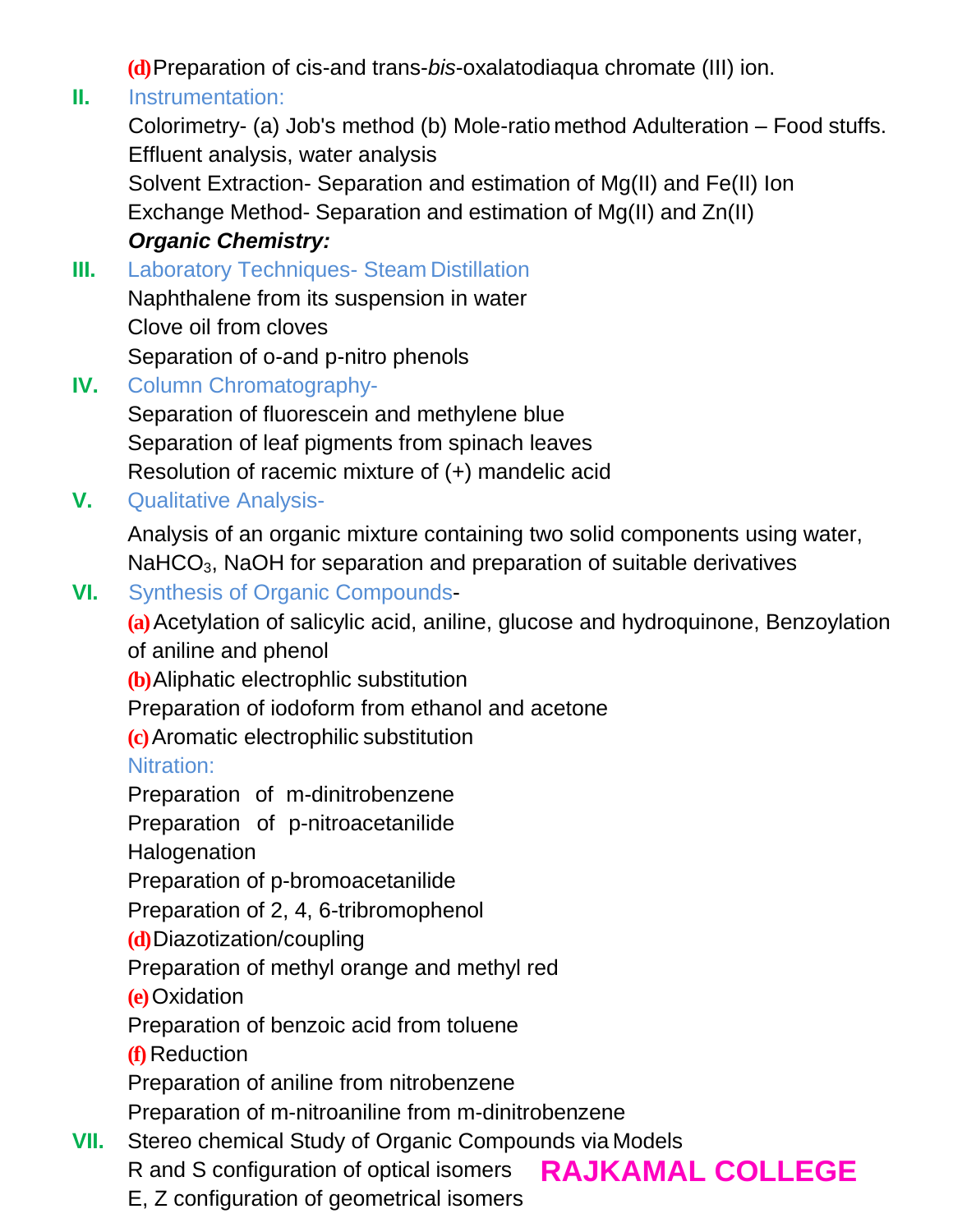Coformational analysis of cyclohexanes and substituted cyclohexanes

# **Physical Chemistry:**

# **VIII. Electrochemistry:**

- **1.** To determine the strength of the given acid conductometrically using standard alkali solution.
- **2.** To determine the solubility and solubility of a sparingly soluble electrolyte conducometrically.
- **3.** To study the saponification of ethyl acetate condutometrically.
- **4.** To determine the ionization constant of a weak acid condutometrically.
- **5.** To titrate potentiometrically the given ferrous ammonium sulphate solution using  $KMnO<sub>4</sub>/K<sub>2</sub>Cr<sub>2</sub>O<sub>7</sub>$  as titrant and calculate the redox potential of Fe<sup>2+</sup>/Fe<sup>3+</sup> system on the hydrogen scale.

# **IX. Refractrometry, Polarimetry:**

- **1.** To verify law of refraction of mixtures (e.g. of glycerol and water) using Abbe's refractometer.
- **2.**To determine the specific rotation of a given optically active compound.
- **3.**To determine stoichiometry and stability constant of complexes.
- **X. Molecular Weight Determination:**
	- **1.** Determination of molecular weight of a non-volatile solute by Rast method/ Beckmann freezing point method.
	- **2.** Determination of the apparent degree of dissociation of an electrolyte (e.g. NaCl) in aqueous solution at different concentrations by ebullioscopy.

# **Colorimetry:**

1. To verify Beer – Lambert Law for  $KMnO<sub>4</sub>/K<sub>2</sub>Cr<sub>2</sub>O<sub>7</sub>$  and determining the concentration of the given solution of the substance from absorption measurement.

# **RAJKAMAL COLLEGE**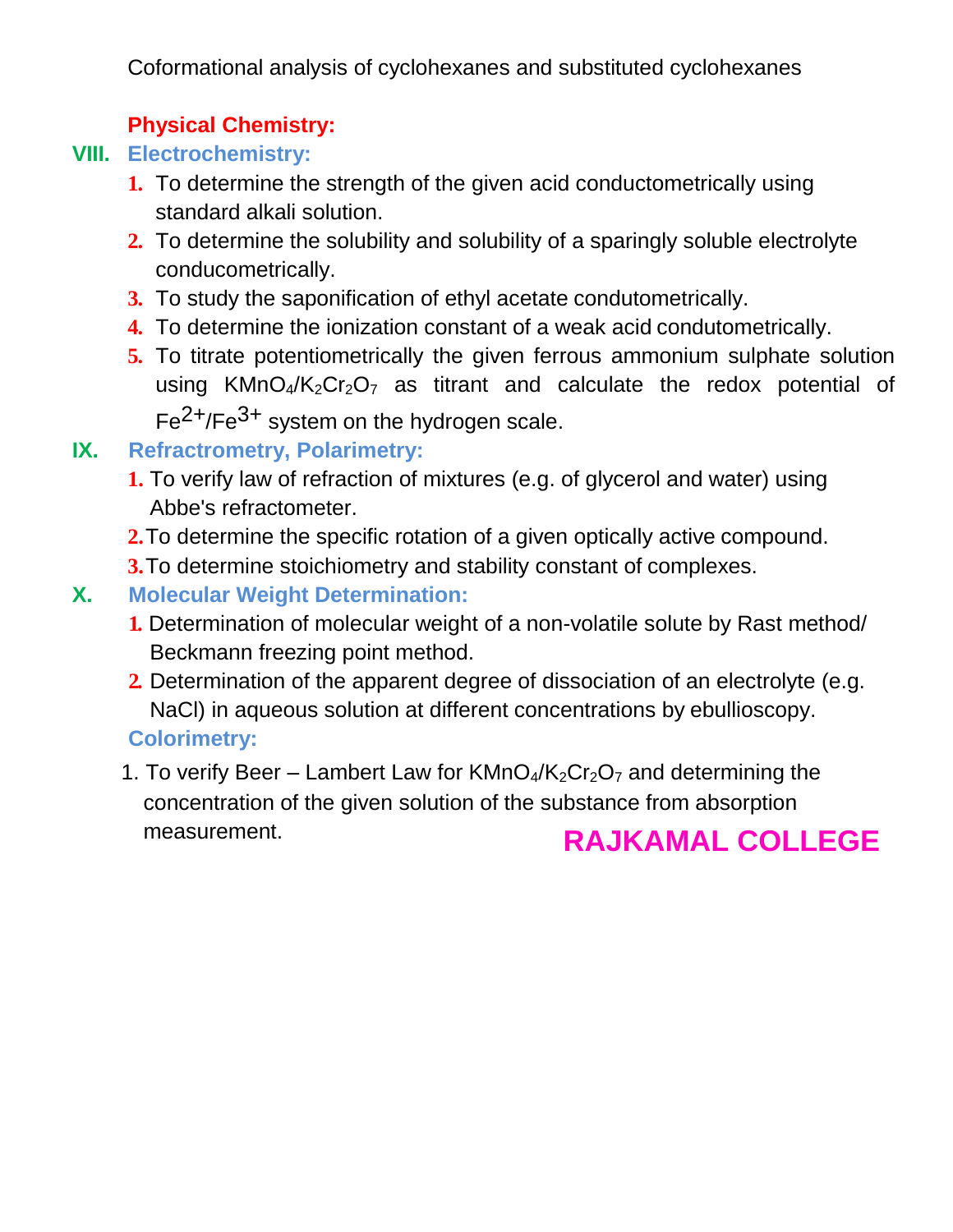# **RAJKAMAL SCIENCE & MANAGEMENT COLLEGE BAHADRABAD (HARIDWAR)**

# **MATHEMATICS SYLLABUS**

**For**

# **UNDER GRADUATE COURSES (B.Sc. Part-III) (Annual System)**

(*Applicable w.e.f. the Session 2019-2020)*



**Department of Mathematics Sridev Suman Uttarakhand University Badshahithaul Tehri-Garhwal - 249001**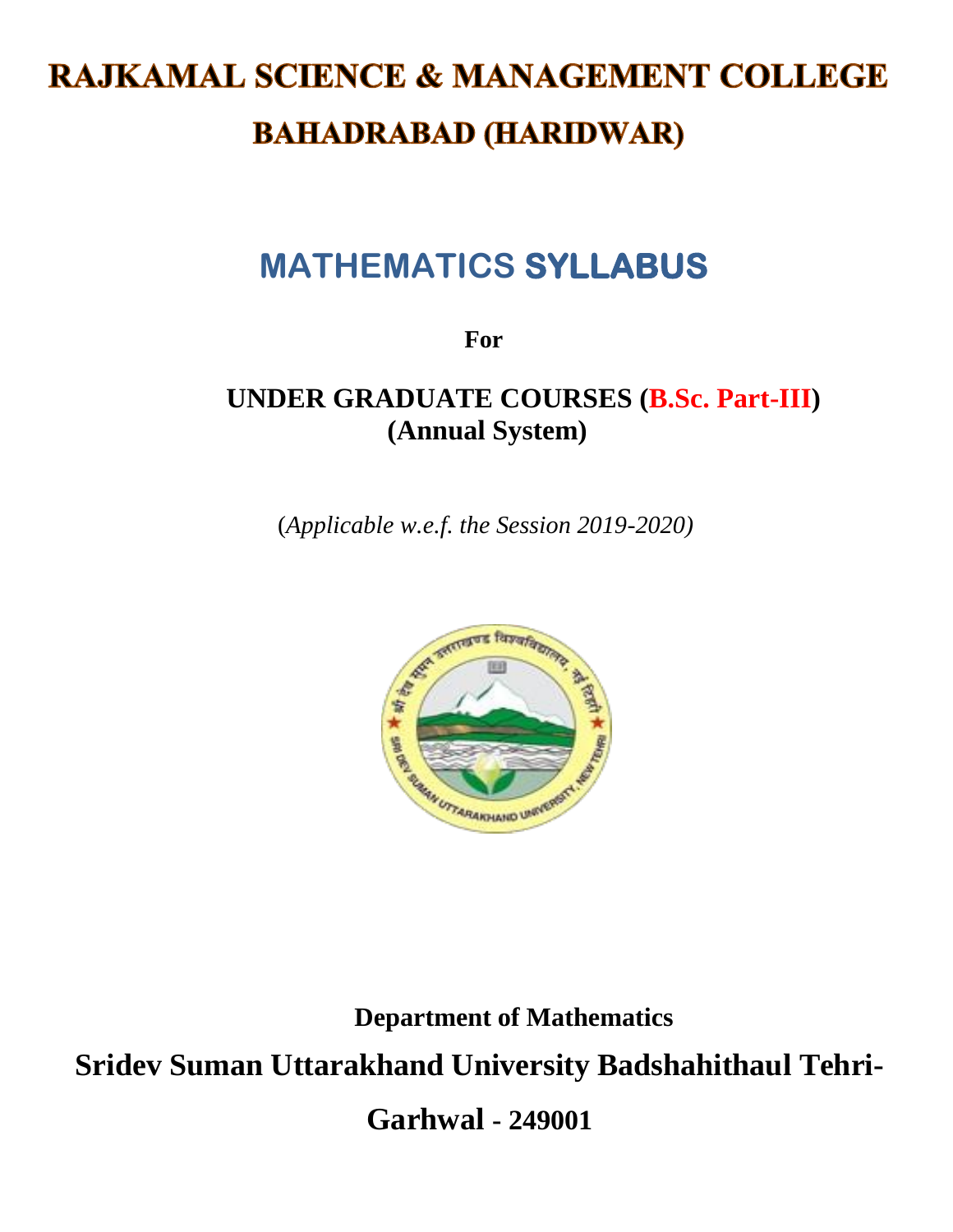# **B.Sc. IIIrd Year MATHEMATICS SYLLABUS**

| S.NO | <b>PAPER</b>                                                   | <b>PAPER CODE</b> | <b>MAXIMUM</b><br><b>MARKS</b> |
|------|----------------------------------------------------------------|-------------------|--------------------------------|
|      | Linear Algebra & Linear   BM301<br><b>Programming Problems</b> |                   | 65                             |
|      | <b>Complex Analysis</b>                                        | <b>BM302</b>      | 65                             |
|      | <b>Numerical Analysis</b>                                      | <b>BM303</b>      | 70                             |

#### **PAPER-1** SUBJECT CODE: BM-301

# **COURSE TITLE: Linear Algebra &LPP**

**NOTE**: The question paper consists of three sections A, B and C. Section A will consists 15 objective type questions (all compulsory), each of marks 1. Section B will consist 10 short answered questions in which 5 to be answered, each of marks 4. Section C will consist of 8 long answered questions in which 5 to be answered each of marks 6.

- **I.** Vector spaces, Subspaces, Algebra of subspaces, Quotient spaces, Linear combinations of vectors. Linear span, Linear independence Basis and dimensions. Dimensions of subspaces. Linear transformations. Matrix representations of linear transformations. Algebra of linear transformations.
- **II.** Dual spaces, Dual basis, double dual, Characteristics polynomials Eigen values and Eigen vectors.Isomorphism, Isomorphism theorems .Invertibility and isomorphism. Change of coordinate matrix.
- **III.** Linear programming problems, Graphical approach for solving some LPP.Convex sets, Supporting and separating hyper planes.
- **IV.** Theory of simplex methods, Optimality and unboundness. The simplex algorithm.Simplex method in tabular formats. Introductions to artificial variables.
- **V.** Two –phase method, Big-M method and their comparison. Duality formulations of dual problems. Primal –dual relationships, Economic interpretation of the dual.

## **BOOKS RECOMMENDED:**

- **1.** Stephen H.Friedberg Arnold J.Insel.I Lawrence I Spence .Linear Algebra 4th Ed.Prentice-Hall of Pvt.Ltd. New Delhi 2004
- **2.** David C.lay,Linear Algebra and its Applications ,3rd Ed. Pearson EducationAsia,Indian Reprint 2007
- **3.** S.Lang,Introduction to Linear Algebra 2ndEd.Springer,2005
- **4.** E.S. Hillier and G.J.Lieberman, Introduction to Operations. Research 8thEd.LataMeGrawHill, Singapore 2004.
- **5.** Handy, A.Faha Operations Research .An Introduction 8<sup>th</sup> Ed.Prentice Hall India 2006
	- **RAJKAMAL COLLEGE**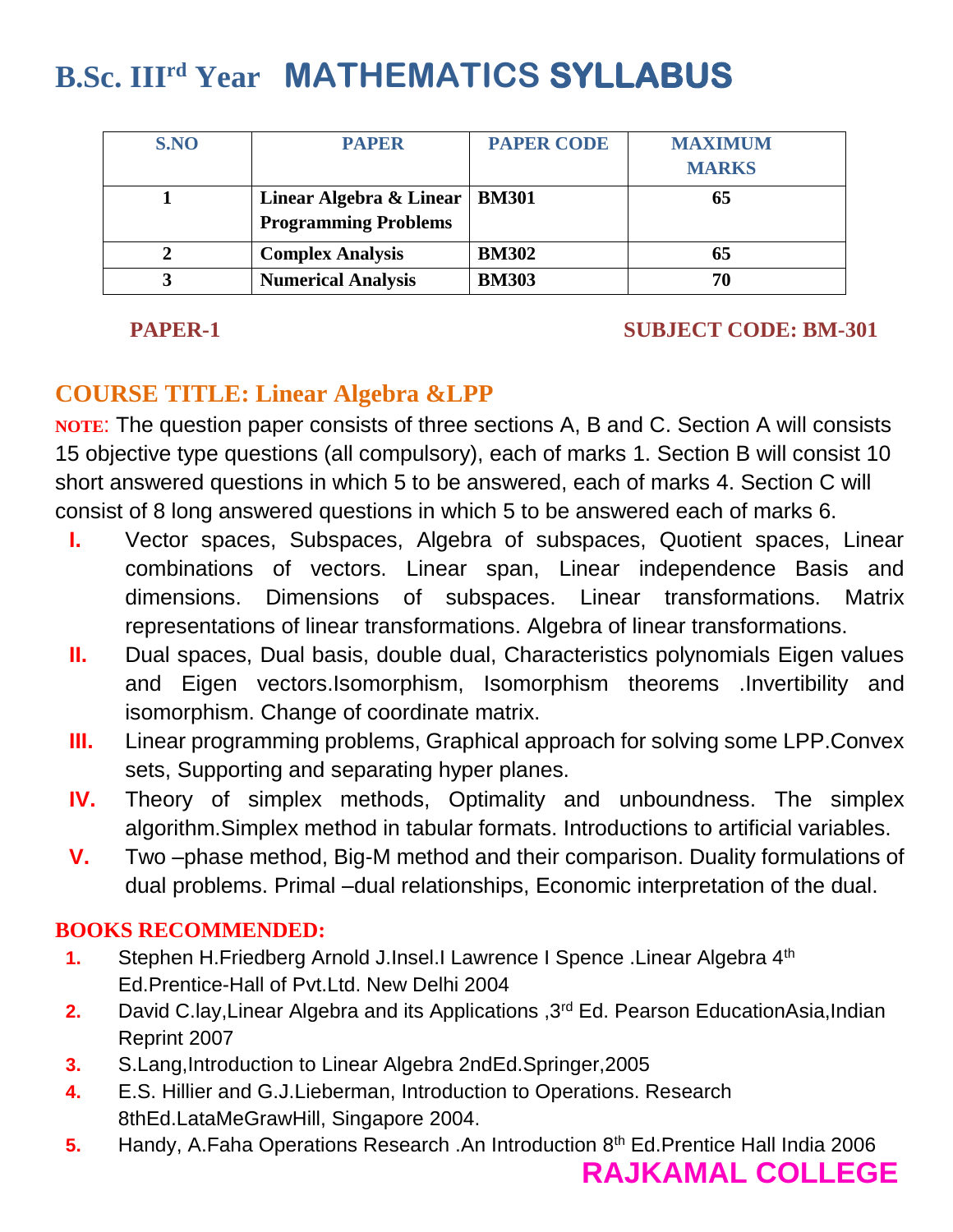# **COURSE TITLE: Complex Analysis**

- **I.** Complex numbers and basic properties, Geometric representation of complex numbers, trigonometrically and hyperbolic complex functions. Analytical, Cauchy-Riemann Equations, Harmonic functions.
- **II.** Conformal Mapping: Geometric representation s, transformations, Theorem son Conformal mapping, Magnification, The circle, Inverse point w.r.t a circle. Some elementary transformations, Bilinear transformation, some special Bilinear transformation, Fixed point and Normal form of a Bilinear transformation
- **III.** Complex Integration: Cauchy's Integral Theorem, Cauchy's Fundamental theorem of integration, Cauchy's Integral formula. Cauchy's Integral formula for the derivation of Analytical functions, Morera's theorem.
- **IV.** Cauchy's Inequality, Taylor's theorem, Laurent's series, Liouville's theorem.
- **V.** Zeros and singularities of Analytical functions.

# **BOOKS RECOMMENDED:**

- 1. James Ward Brown and Ruel V.Churchill,Complex Variables and Applications 8<sup>th</sup> Ed.Mc Graw-Hill InternationalEditions.2009
- 2. GC Sharma &MJain Complex Analysis Y.K.Publishers. Mark J ablowitz A.S Fokas

# **PAPER-III SUBJECT CODE: BM-303**

# **COURSE TITLE: Numerical Analysis**

- **I.** Finite difference: Difference Operator, Factorial notation Interpolation with equal interval.
- **II.** Interpolation with unequal intervals, Divided difference, Central differences, Sterling and Bessel formula (application only)
- **III.** Numerical differentiation and Integration, Simpson's 1/3 and 3/8 rule, Weddle's rule, Trapezoidal rule and their accuracy
- **IV.** Numerical solutions of algebraic and transcendental equation, iterative bisections, Regular- Falsi, NewtonRaphson, Graelle method.
- **V.** Numerical solutions of differential solutions of differential solutions, Picard's Euler, Modified Euler, Runge-kutta method.

## **BOOKS RECOMMENDED**:

- 1. B.Bradie, A friendly Introduction to Numerical Analysis, Pearson Education India2007.
- 2. M.K.Jain,S.R.K lyengar andR.K.Jain .Numerical Methods for Scientific and Engineering Computations, 5th Ed.Mew age International Publisher India2007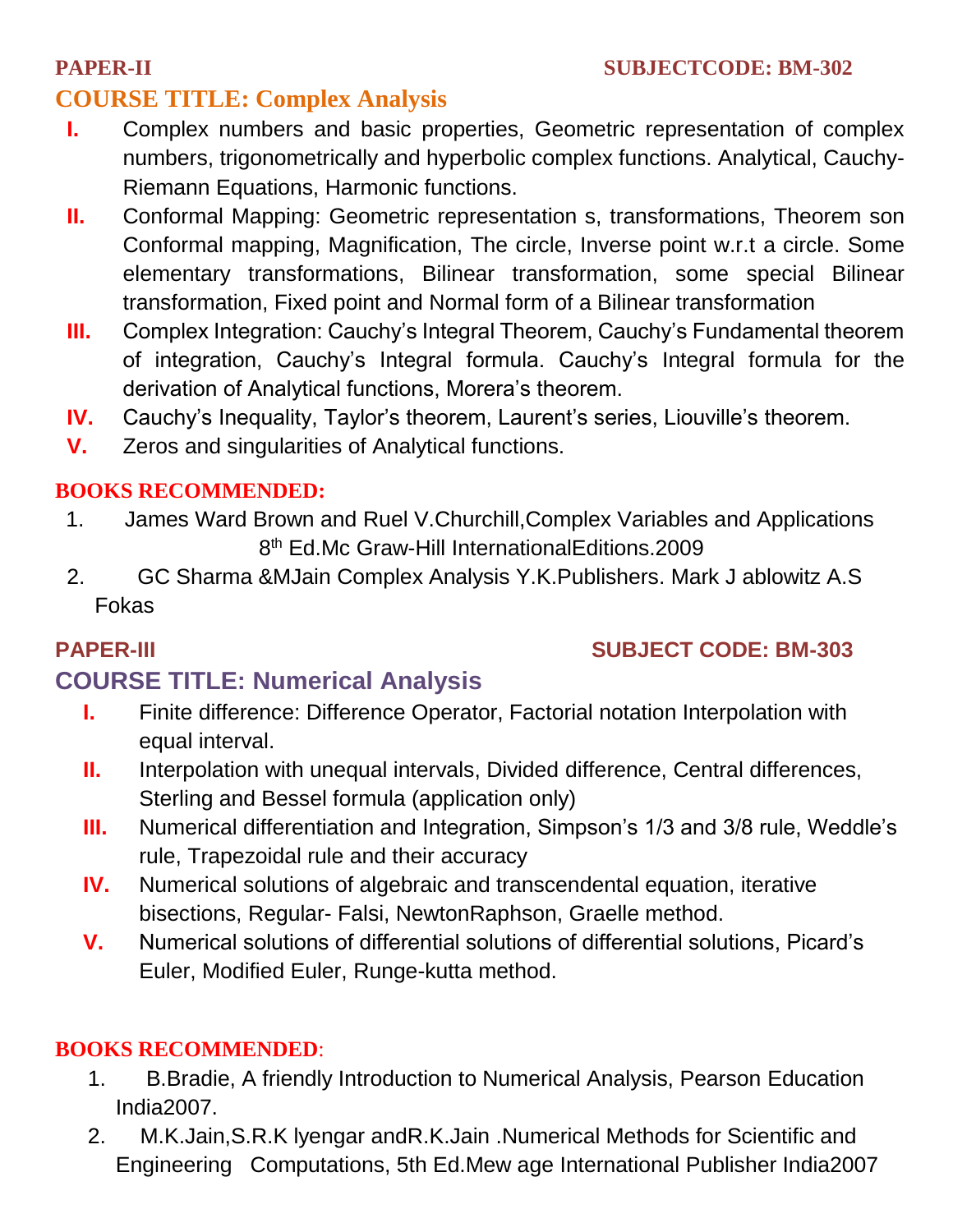# **RAJKAMAL SCIENCE & MANAGEMENT COLLEGE**

# **BAHADRABAD (HARIDWAR)**

# **PHYSICS SYLLABUS**

**For**

# **UNDER GRADUATE COURSES (B.Sc. Part-III) (Annual System)**

(*Applicable w.e.f. the Session 2019-2020)*



**Department of Physics**

**Sridev Suman Uttarakhand University Badshahithaul Tehri-Garhwal – 249001**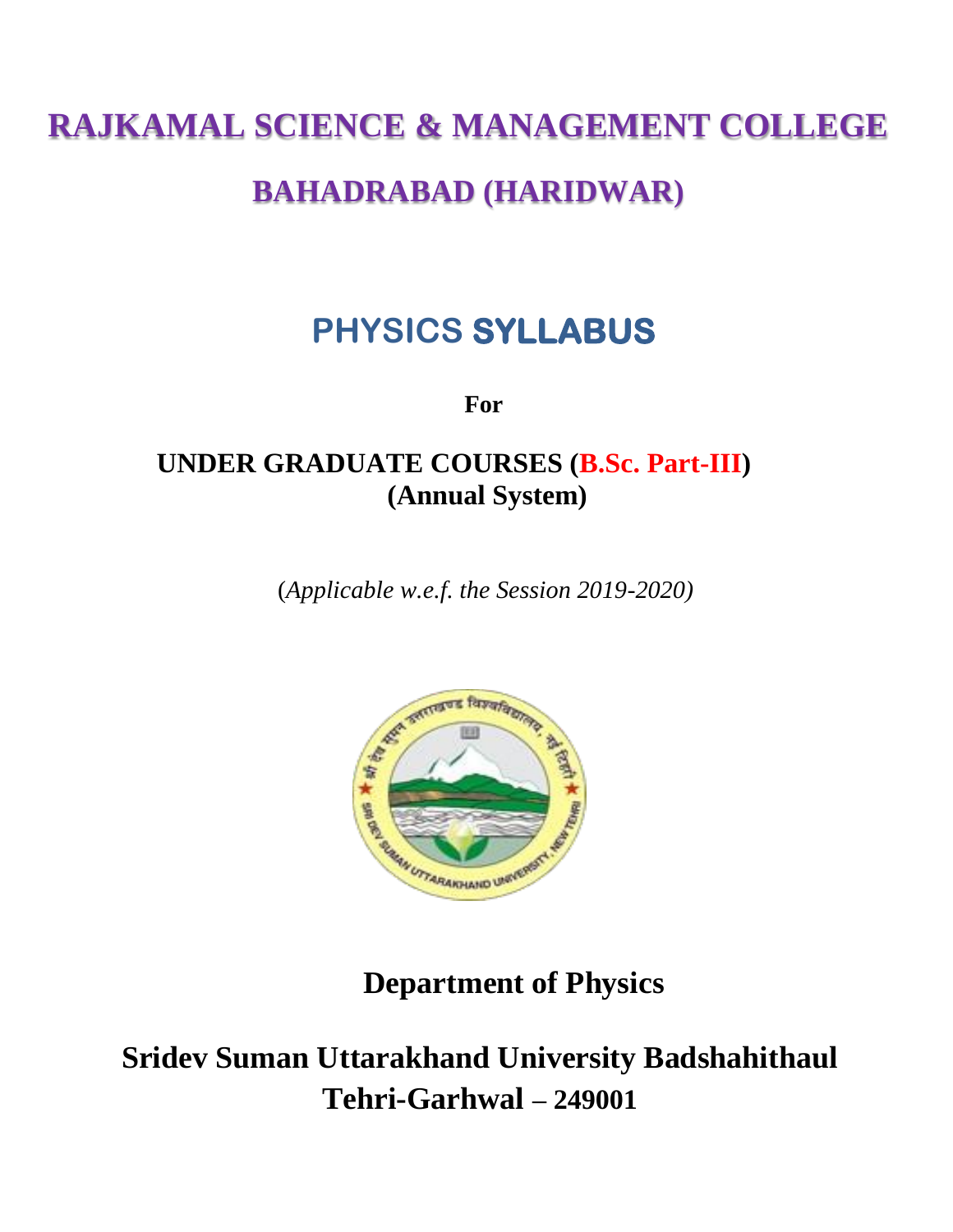# **PHYSICS PAPER-I: QUANTUM MECHANICS**

# **UNIT I:**

Origin of Quantum theory, Failure of Classical Physics to explain the phenomena such as Black body spectrum, Photoelectric effect, Characteristics and Einstein's explanation, Planck's quantum hypothesis, Planck's constant and light as a collection of photons; Compton scattering.

# **UNIT II:**

De Broglie hypothesis of matter waves and De Broglie wavelength; Davisson-Germer experiment, Position measurement- gamma ray microscope thought experiment; Waveparticle duality, Heisenberg uncertainty principle- impossibility of a particle following a trajectory; Estimating minimum energy of a confined particle using uncertainty principle; Energy-time uncertainty principle. Two slit interference experiment with photons, atoms and particles;

## **UNIT III:**

Schrodinger's equation (Time independent and Time dependent), Postulates of Quantum Mechanics, Properties of Wave Function, Physical interpretation of Wave Function, Probability and probability current densities in three dimensions; Conditions for Physical acceptability of Wave Functions, Normalization, Eigenvalues and Eigenfunctions, Operator, position, momentum and Energy operators; Expectation values, Wave Function of a Free Particle.

## **UNIT IV:**

General discussion of bound states in an arbitrary potential- continuity of wave function, boundary condition and emergence of discrete energy levels; Applications of Schrodinger's equation to particle in one dimensional box, Transmission across a potential barrier, Potential well of finite and infinite depths, Potential step, Quantum Mechanics of one dimensional simple harmonic oscillator-energy levels and energy eigenfunctions.

## **UNIT V:**

Application of Schrodinger's equation to particle in three dimensional box, Quantum theory of hydrogen-like atoms: time independent Schrodinger equation in spherical polar coordinates; separation of variables for the second order partial differential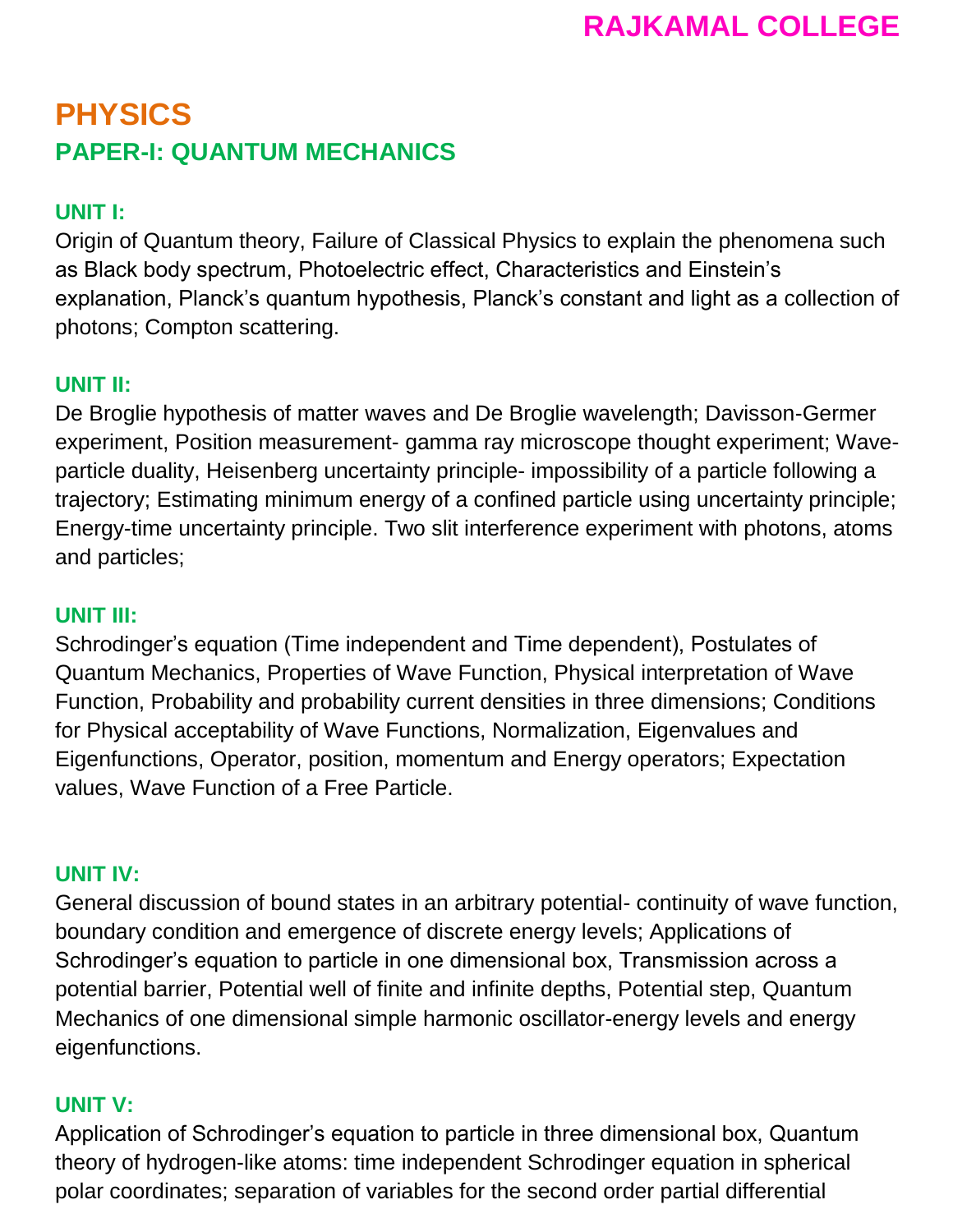equation; angular momentum operator and quantum numbers; Radial wavefunctions from Frobenius method; Orbital angular momentum quantum numbers l and m; s, p, d,.. shells (idea only)

# **Reference Books:**

- A Text book of Quantum Mechanics, P. M. Mathews & K. Venkatesan, 2nd Ed., 2010, McGraw Hill
- Quantum Mechanics, Robert Eisberg and Robert Resnick, 2ndEdn., 2002, Wiley.
- Quantum Mechanics, Leonard I. Schiff, 3rdEdn. 2010, Tata McGraw Hill.
- Quantum Mechanics, G. Aruldhas, 2ndEdn. 2002, PHI Learning of India.
- Quantum Mechanics, Bruce Cameron Reed, 2008, Jones and Bartlett Learning.
- Quantum Mechanics for Scientists & Engineers, D.A.B. Miller, 2008, Cambridge University Press

# **PAPER-II: MODERN PHYSICS**

# **UNIT I:**

Thomson model, Rutherford model, Bohr model and spectra of hydrogen atoms, Shortcomings of these models, Bohr-Sommerfeld's model, Stern-Gerlach Experiment, Bohr magneton, Larmor's precession, Vector atom model, Spatial quantization and electron spin.

# **UNIT II:**

Optical spectra and spectral notations, L-S and J-J coupling, selection rules and intensity rules, Explanation of fine structure of sodium D line, Normal Zeeman effect, Xray spectra (Characteristic and continuous), Moseley's law.

# **UNIT III:**

Absorption, spontaneous and stimulated emission processes, Metastable states, population inversion and pumping process, Einstein's A and B coefficients, Conditions of lasing action, Idea of Laser and Maser, Examples of Laser (Ruby Laser, He-Ne Laser, Semiconductor laser) and some applications of Lasers.

# **UNIT IV:**

Size and structure of atomic nucleus and its relation with atomic weight; Impossibility of an electron being in the nucleus as a consequence of the uncertainty principle, Nature of nuclear force, Packing fraction and binding energy, NZ graph and semi-empirical mass formula, Liquid drop model and Shell Model.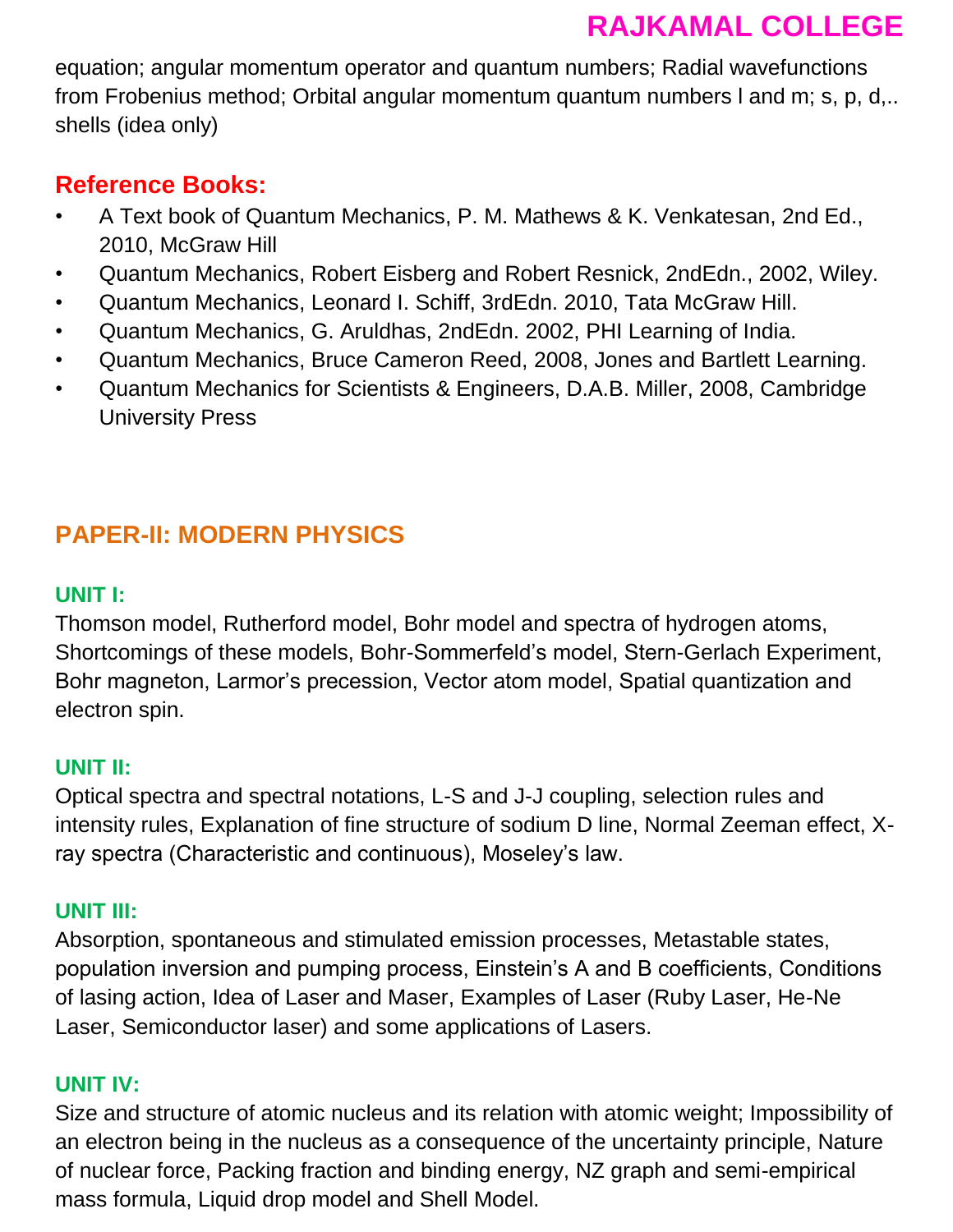# **UNIT V:**

Radioactivity: stability of nucleus; Law of radioactive decay; Mean life and half-life; α decay; β decay - energy released, spectrum and Pauli's prediction of neutrino; γ-ray emission.

Fission and Fusion: mass deficit, relativity and generation of energy; Fission - nature of fragments and emission of neutrons. Nuclear reactor: slow neutrons interacting with Uranium 235; Fusion and thermonuclear reactions.

Particle Detectors (Ionization Chamber, proportional and G. M. Counter)

# **Reference Books:**

- Concepts of Modern Physics, Arthur Beiser, 2009, McGraw-Hill.
- Modern Physics, John R. Taylor, Chris D. Zafiratos, Michael A.Dubson,2009, PHI Learning.
- Six Ideas that Shaped Physics: Particle Behave like Waves, Thomas A. Moore, 2003, McGraw Hill.
- Modern Physics, R. A. Serway, C. J. Moses, and C. A. Moyer, 2005, Cengage Learning.
- Modern Physics, Agrawal and Agrawal, Pragati Prakashan.
- Basic Nuclear Physics, B. N. Srivastava, Pragati Prakashan.
- Nuclear Physics, D. C. Tayal, Himalaya Publishing.
- Lasers and Non Linear Optics, B. B. Laud.

# **PAPER-III: BASIC ELECTRONICS**

# **UNIT I:** Semiconductor Diodes

Intrinsic and extrinsic semiconductors, p and n type semiconductors, Semiconductor Diodes, Barrier Formation in PN Junction Diode, Qualitative Idea of Current Flow Mechanism in Forward and Reverse Biased Diode, PN junction and its characteristics, Static and Dynamic Resistance, Zener diode, Principle and structure of Opto-electronic devices (1) LEDs (2) Photodiode (3) Solar Cell.

# **UNIT II:** Power Supply

Half-wave Rectifiers, Centre-tapped and Bridge Full-wave Rectifiers, Calculation of Ripple Factor and Rectification Efficiency, Basic idea about capacitor, inductor filters, Clippers and clamping circuits, Voltage multiplier (Doubler and Tripler), Regulated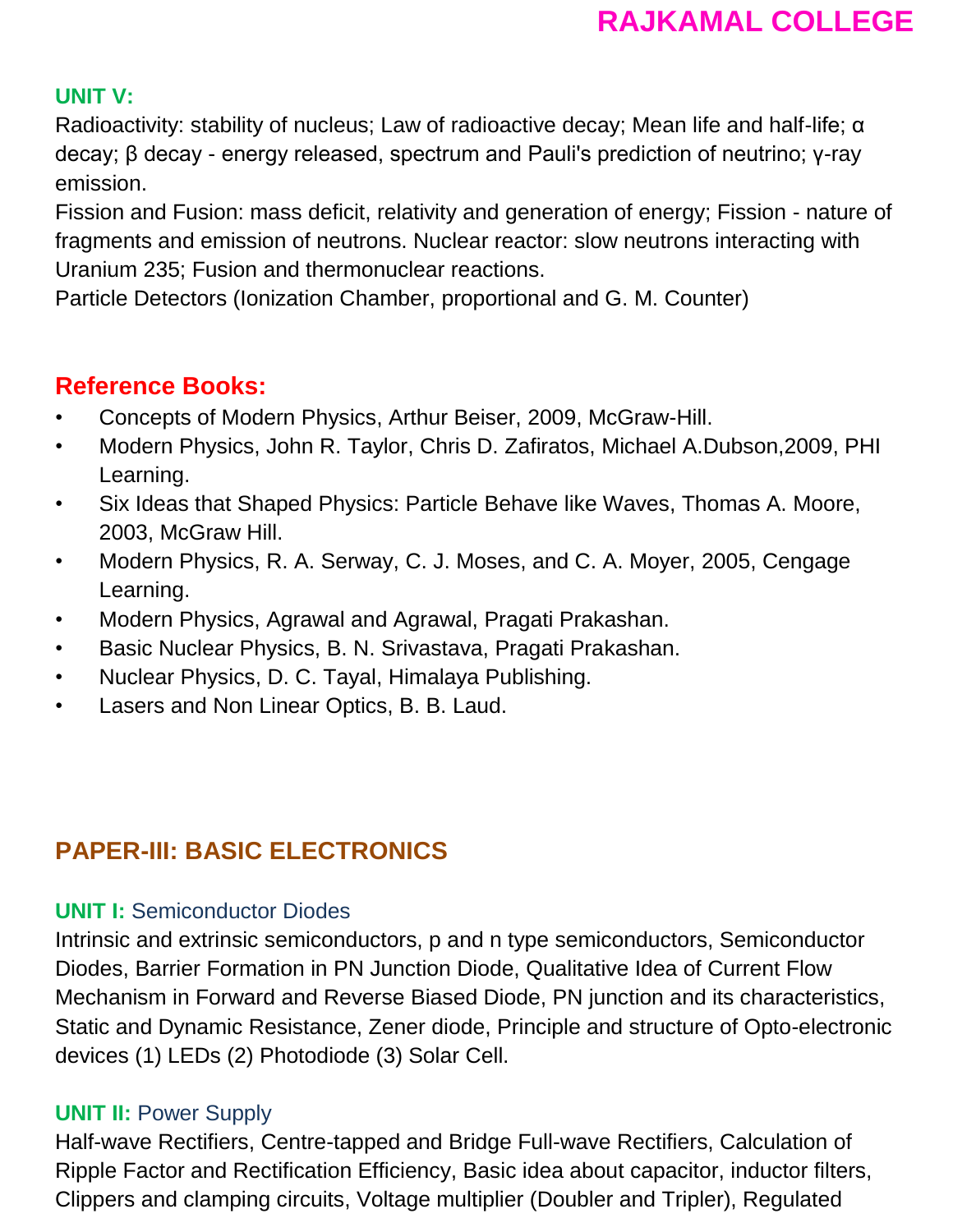Power supply, Zener Diode as a Voltage Regulator.

## **UNIT III:** Transistor Amplifiers

Bipolar Junction transistors: n-p-n and p-n-p Transistors, Characteristics of CB, CE and CC Configurations, Current gains α and β, Relations between α and β, Load Line analysis of Transistors, DC Load line and Q-point, Active, Cutoff, and Saturation Regions, Transistor biasing circuits for CE Amplifier, Current, Voltage and Power Gains, Class A, B, and C Amplifiers, Field effect Transistor, UJT.

### **UNIT IV**: Oscillators

Negative and positive feedback, Barkhausen's Criterion for Self-sustained Oscillations, Determination of Frequency (no mathematical derivation) of RC Oscillator (Wein bridge and phase-shift oscillator) and LC oscillator (Collector tuned and Colpit oscillator), Crystal Oscillator, Multivibrator (Mono, astable and bistable)

## **UNIT V**: Digital Circuits

Difference between Analog and Digital Circuits. Binary Numbers, Decimal to Binary and Binary to Decimal Conversion, AND, OR and NOT Gates (Realization using Diodes and Transistor), NAND and NOR Gates as Universal Gates, XOR and XNOR Gates. De Morgan's Theorems, Boolean Laws, Simplification of Logic Circuit using Boolean Algebra, Fundamental Products, Minterms and Maxterms, Conversion of a Truth Table into an Equivalent Logic Circuit by (1) Sum of Products Method and (2) Karnaugh Map. Binary Addition. Binary Subtraction using 2's Complement Method), Half Adders and Full Adders and Subtractors, 4-bit binary Adder-Subtractor.

# **Reference Books:**

- Integrated Electronics, J. Millman and C.C. Halkias, 1991, Tata Mc-Graw Hill.
- Electronic devices and circuits, S. Salivahanan and N.Suresh Kumar, 2012, Tata Mc-Graw Hill.
- Microelectronic Circuits, M.H. Rashid, 2ndEdn.,2011, Cengage Learning.
- Digital Principles & Applications, A. P. Malvino, D. P. Leach & Saha, 7th Ed.,2011, Tata McGraw Hill
- Fundamentals of Digital Circuits, A. Anand Kumar, 2nd Edition, 2009, PHI Learning Pvt. Ltd.
- Principle of Electronics, V. K. Mehta.
- Hand Book of Electronics, Gupta and Kumar
- Basic electronics and linear circuits, N. N. Bhargava, D. C. Kulshrestha and S. C. Gupta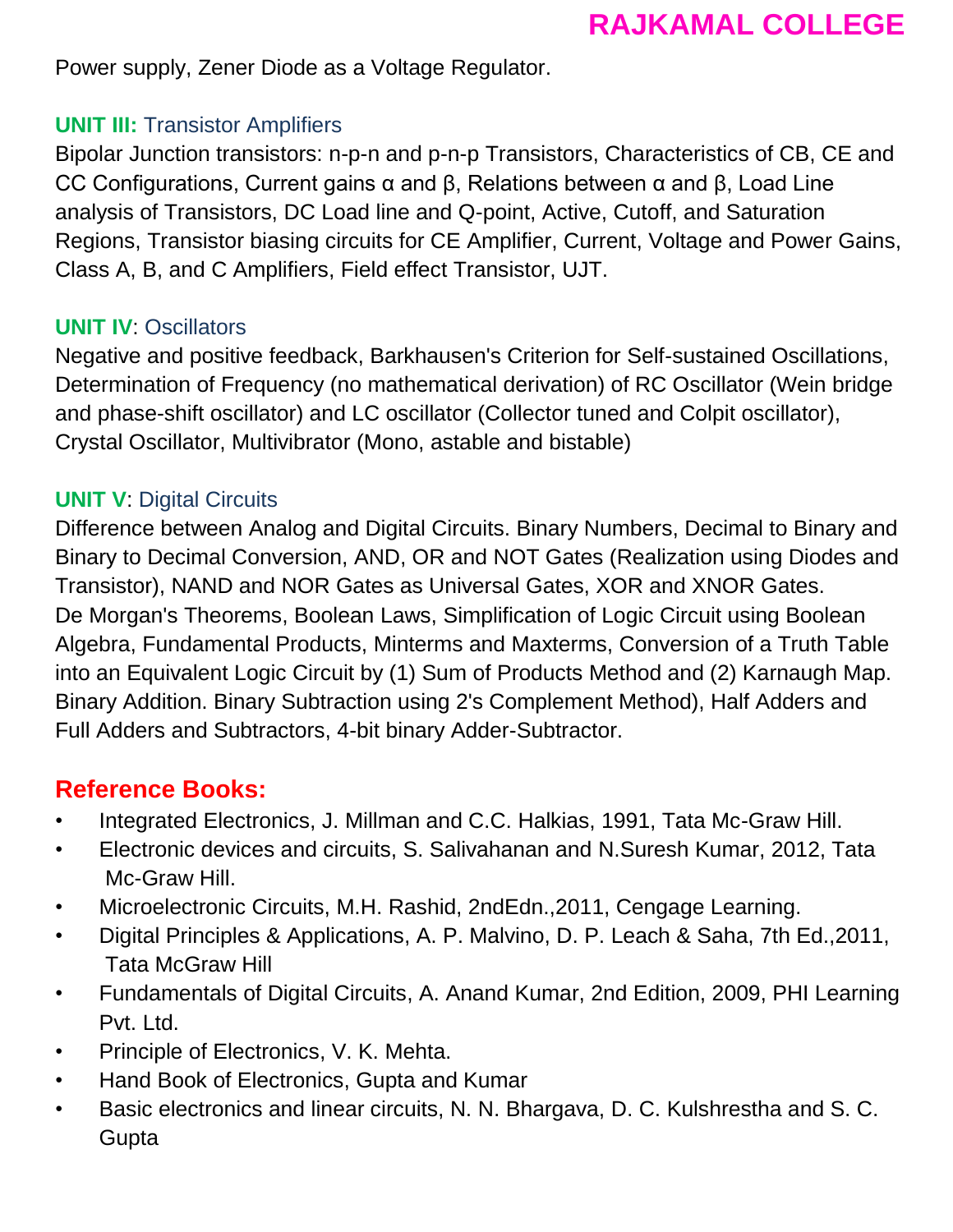# **PRACTICAL LIST (Any Sixteen Experiments as per facilities in the Institution)**

- **1.** Frank-Hertz Experiment.
- **2.** Determination of 'h' Planck's constant by Photoelectric effect.
- **3.** Spectrum of Hydrogen and Rydberg constant.
- **4.** Speed of light by Lecher's wires.
- **5.** 'e/m' by Thomson method.
- **6.** 'e/m' by Magnetron method.
- **7.** 'e/m' by Helical method.
- **8.** Measurement of Magnetic field strength.
- **9.** Child Langmuir Law.
- **10.** Identification and checking of electronic components; resistors, diodes, capacitor, transistors.
- **11.** To verify truth table of AND, OR, NOT, NAND and XOR gates.
- **12.** To verify De Morgan's Theorem.
- **13.** To construct half adder and full adder.
- **14.** To construct half subtractor and full subtractor.
- **15.** To study I-V characteristics of p-n junction diode in forward and reverse bias.
- **16.** To study I-V characteristics of Zener diode.
- **17.** To study I-V characteristics of light emitting diode (LED).
- **18.** To study half-wave rectifier with and without filter.
- **19.** To study full-wave rectifier with and without filter.
- **20.** To study p-n-p transistor in CE configuration.
- **21.** To study n-p-n transistor in CE configuration.
- **22.** To study JFET characteristics.
- **23.** To design a CE amplifier of a given gain (mid-gain) using voltage divider bias.
- **24.** To design a Wien Bridge Oscillator.
- **25.** Study of regulated power supply.
- **26.** To study characteristics of photo cell.
- **27.** To measure (a) Voltage, and (b) Frequency of a periodic waveform using a CRO to minimize a given logic circuit.
- **28.** To determine energy band gap of a semiconductor.
- **29.** To study MOSFET characteristics.
- **30.** To study UJT characteristics.

# **Reference Books:**

• Basic Electronics: A text lab manual, P. B. Zbar, A. P. Malvino, M. A. Miller, 1994, Mc-Graw Hill.